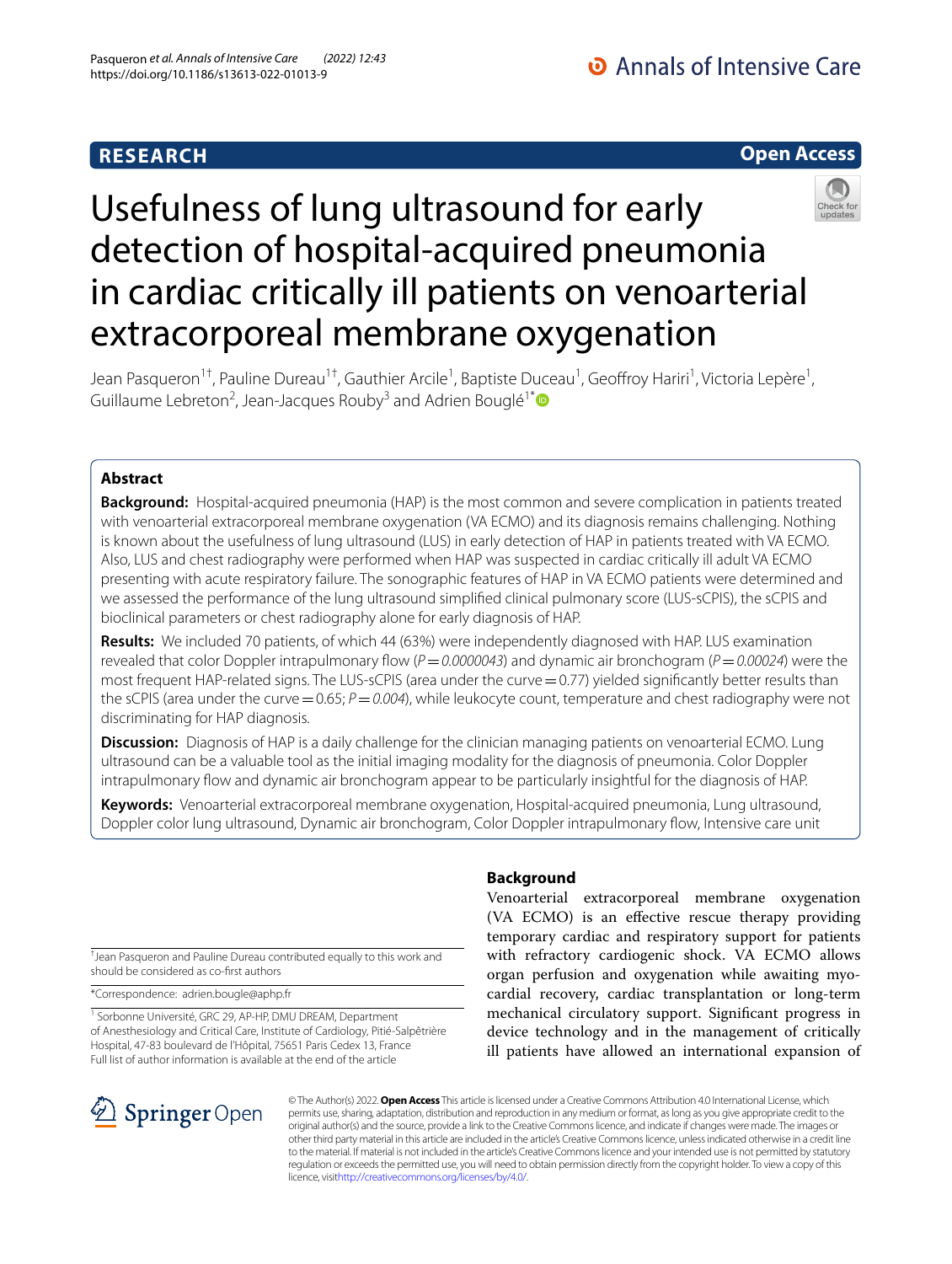the use of VA ECMO [\[1\]](#page-8-0). However, short-term mortality remains high, with an overall survival rate of 40% [\[2](#page-8-1)], mainly due to the very high incidence of complications, among which infections are predominant. According to recent studies, hospital-associated pneumonia (HAP) is the most frequent nosocomial infection among VA ECMO patients  $[3, 4]$  $[3, 4]$  $[3, 4]$  $[3, 4]$ . Its occurrence has been consistently associated with a longer duration of ECMO support and mechanical ventilation, and an increased mortality [\[5](#page-8-4)]. However, early diagnosis of HAP in VA ECMO patients remains a daily challenge.

Point-of-care lung ultrasound (LUS) was demonstrated to be an efective tool in case of acute respiratory failure for ICU patients [[6](#page-8-5), [7](#page-8-6)], community-acquired pneumonia [[8,](#page-8-7) [9](#page-8-8)], and ventilator-associated pneumonia [[10,](#page-8-9) [11](#page-8-10)]. The LUS diagnosis of ventilator-associated pneumonia in intensive care units is more challenging in comparison with the diagnosis of community-acquired pneumonia in emergency departments due to the limited access to the mechanically ventilated patients and the high prevalence of atelectasis. However, several studies have demonstrated that the combination of LUS fndings with other clinical markers could improve the diagnostic accuracy. This bioclinical and lung ultrasound approach has been successfully applied to diagnose postoperative pneumonia after cardiac surgery  $[12]$  $[12]$ . The substitution of chest radiography by color Doppler LUS (LUS-sCPIS) in the simplifed Clinical Pulmonary Infection Score (sCPIS) improved the diagnostic accuracy for postoperative pneumonia in patients who underwent cardiac surgery with cardiopulmonary bypass. However, nothing has been published on the feasibility and the place of lung ultrasound in the array of tools to diagnose pneumonia in VA ECMO patients. When LUS is used in this population, sonographic features of patients without ECMO are sought.

The aim of this study was to determine the feasibility and usefulness of LUS in the early detection of HAP in cardiac critically ill patients under VA ECMO as well as assess its sonographic features.

## **Methods**

#### **Patient selection and study design**

Patients assisted with VA ECMO, and who presented with acute respiratory failure during ECMO support between May 2018 and May 2020 were included. Acute respiratory failure was defned by at least one of the following criteria: the necessity to increase the fraction of delivered oxygen in the sweep gas by 20% for more than 6 h; the need to increase the inspired fraction of oxygen (FiO<sub>2</sub>) by 20% for more than 6 h in patients under mechanical ventilation; clinical signs of acute respiratory distress (cyanosis, pulse oximeter oxygen saturation

 $(SpO<sub>2</sub>)$  less than 90%, tachypnea > 25 breaths/min, upper thoracic or intercostal in drawing), de novo dependence on high-fow nasal oxygen therapy or non-invasive ventilation and/or the need for orotracheal intubation. The study protocol complied with the Declaration of Helsinki and was approved by the CERAR (Ethics Committee of the Société Française d'Anesthésie et de Réanimation, IRB 00,010,254-2019-174).

#### **Pneumonia diagnosis**

All patients admitted to our center receive a bundle of interventions to reduce the risk of ventilator-associated pneumonia (Additional file  $4$ : Table S1). The criteria for the diagnosis of pneumonia were based on the guidelines for the management of adults with HAP [[13,](#page-8-13) [14](#page-8-14)]. Clinical and radiological criteria were used to identify suspected pneumonia ( $\geq$ two criteria among fever > 38.5 °C, leukocytosis >  $11.10^9$ /L or leukopenia <  $4.10^9$  /L, purulent tracheobronchial secretions and a new or persistent pulmonary infltrate on bedside chest radiography). A positive quantitative culture of a lower respiratory tract sample was a main criterion to establish the diagnosis: either a positive bronchoalveolar lavage fuid (signifcant threshold  $\geq 10^4$  colony-forming units (CFU) /ml) or a positive plugged telescopic catheter (signifcant threshold ≥  $10^3$  CFU/ml). The final diagnosis of pneumonia was retained, after microbiological results, when it was made by at least two of three independent physicians and it was rejected when ruled out by at least two of the three physicians, who were all blinded to LUS examinations.

## **Measurement of intrapulmonary fow using Doppler with color‑fow mapping**

Within consolidations, blood flow signals were detected using Doppler with color-flow mapping as previously described  $[15, 16]$  $[15, 16]$  $[15, 16]$  $[15, 16]$ . To detect low velocity flow and avoid interference from respiratory movement and heart beats, the following parameters were selected: velocity of 0.21 m/s, Doppler angle of 0°–180°, and wall flter range 70–120 kHz. The color Doppler gain was increased until the background noise appeared as a colored "snowstorm" across the image, and was then backed off until only a few random specks remained visible (Fig. [1](#page-2-0)A and B). Additional movie fles show in more details the use of color Doppler ultrasound without intrapulmonary flow (Additional File [1](#page-7-0)) and with intrapulmonary fow (Additional File [2\)](#page-7-1), corresponding, respectively, to Fig. [1A](#page-2-0) and B. A color Doppler intrapulmonary flow was defined as a persistent area of color signal with a tubular, curvilinear, or branching distribution persisting during the respiratory cycle.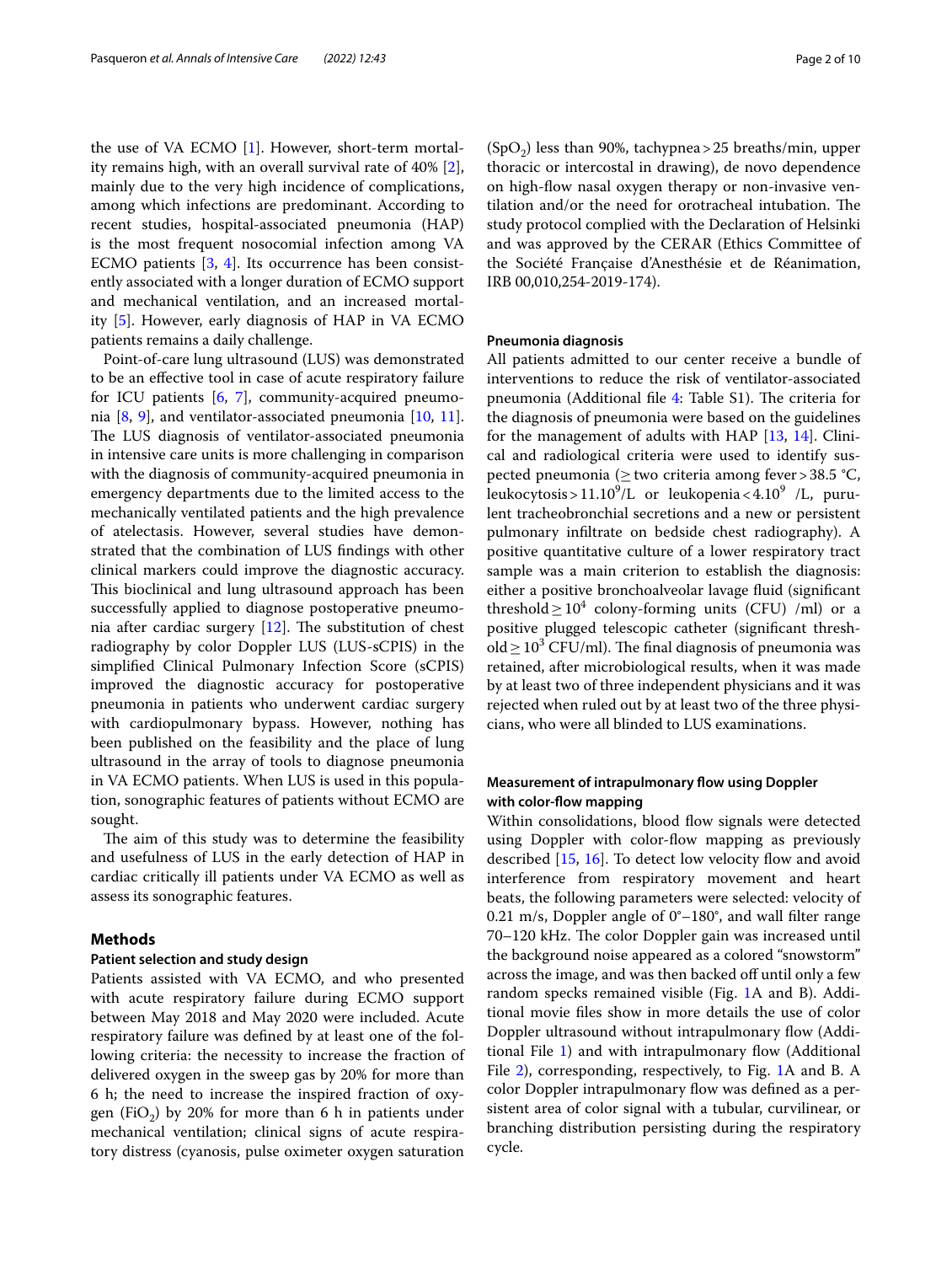

#### **Lung ultrasound, sCPIS, and LUS‑sCPIS**

Bedside lung ultrasound was performed on the day of inclusion by an experienced physician for pulmonary ultrasound (performance of more than 100 pulmonary ultrasound examinations). The images were recorded and then retrospectively analyzed in a blinded fashion. Lung ultrasound examination and the image analysis were standardized. The areas to be examined were

<span id="page-2-0"></span>

divided into 12 regions, i.e., 6 regions per hemithorax as previously described [[17\]](#page-9-2). Ultrasound signs suggestive of pneumonia were the presence of juxta pleural consolidations associated or not with B lines [[11,](#page-8-10) [18](#page-9-3)], one or more pulmonary consolidations, the presence of a color Doppler intrapulmonary flow  $[8]$  $[8]$ , and/or the presence of static or dynamic air bronchogram within these consolidations (Fig. [1](#page-2-0)C and Additional File [3](#page-8-15)) [[18](#page-9-3)]. To assess the loss of aeration in each lung zone, a numeric value was assigned according to the most severe lung ultrasound fnding detected in the corresponding examined region. The lung ultrasound aeration score was calculated as the sum of the numeric values assigned to each examined region, ranging from 0 to 36. The standardized LUS protocol used in this study is detailed in supplemental data (Additional fle [4](#page-8-12): Table S2).

To assess to what extent LUS is as sensitive as chest radiography to screen VA ECMO patients for HAP, we used the simplifed Clinical Pulmonary Infection Score (sCPIS) (Additional fle [4](#page-8-12): Table S3) described by Luna et al. [\[19](#page-9-4)] and the Lung ultrasound-simplifed Clinical Pulmonary Infection Score (LUS-sCPIS) described previously in cardiac surgery patients (Additional fle [4](#page-8-12): Table S4). In this score, the "chest radiography" criterion is replaced by an ultrasound criterion, the presence or not of a color Doppler intrapulmonary flow within a consolidation. The presence of a color Doppler intrapulmonary flow counts for two points  $[12]$  $[12]$ .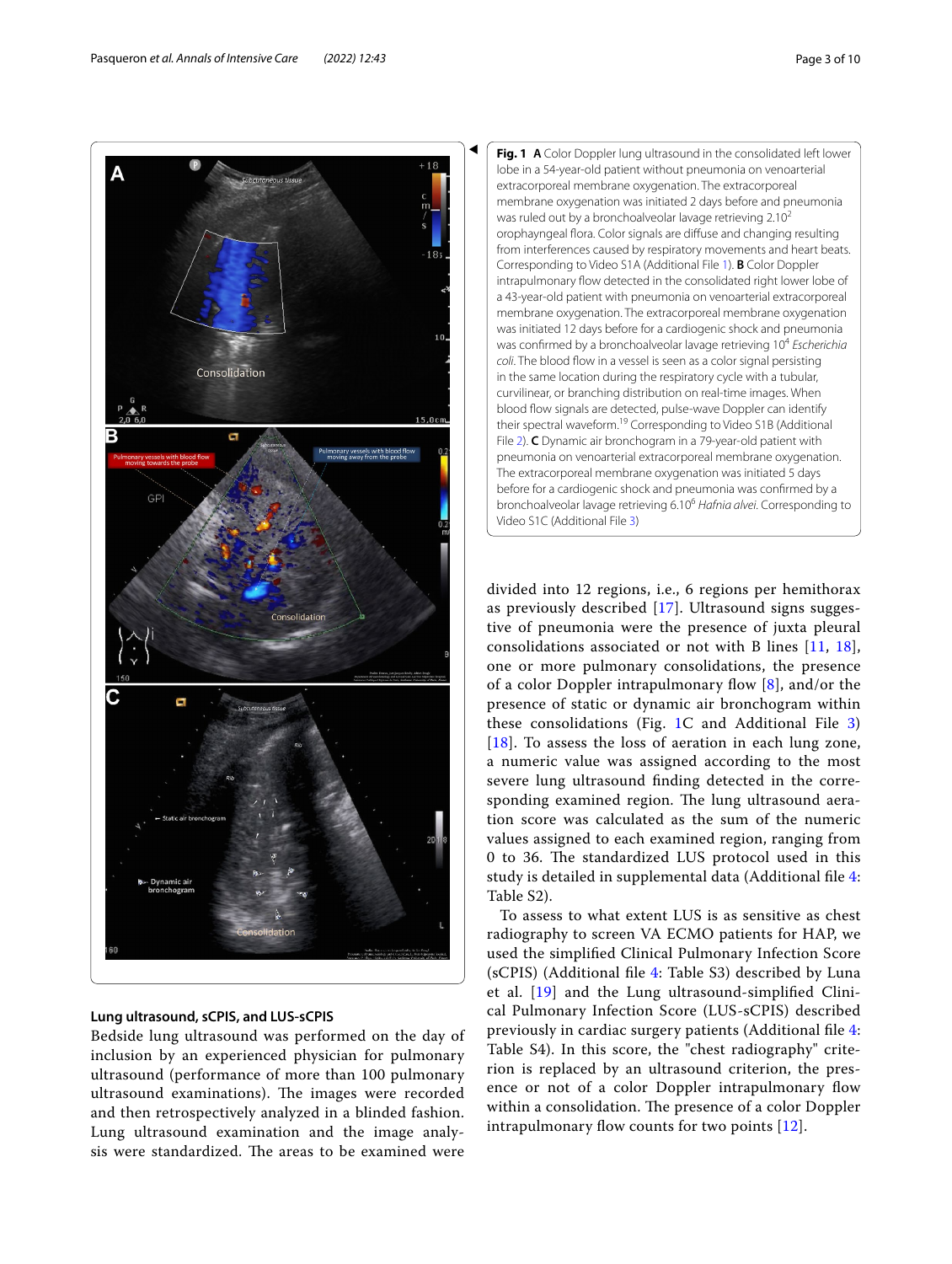#### **Statistical analysis**

By estimating the prevalence of pneumonia at 50% in patients on VA ECMO [[3,](#page-8-2) [4](#page-8-3)], a sample size of 70 patients was required for detecting a change in the percentage value of sensitivity of LUS-sCPIS from 50 to 80%, with an 80% power at 0.05 alpha risk. Quantitative variables are presented by their median and quartiles (25th and 75th percentile). Qualitative variables are represented by their numbers and percentages. A univariate analysis was performed to compare the two groups, using the Mann– Whitney Wilcoxon test for quantitative variables and the Chi<sup>2</sup> or Fisher test for qualitative variables. Sensitivity, specifcity, positive predictive value, negative predictive value and area under the receiver operating characteristic (ROC) curves were calculated to determine the diagnostic performance of sCPIS and LUS-sCPIS. The pulmonary ultrasound parameters were studied independently: dynamic air bronchogram, color Doppler intrapulmonary flow or a combination of these two parameters.

The diagnostic performances of the sCPIS and LUSsCPIS were described using ROC curves. The areas under the curves (AUCs) of the ROC curves were compared using a non-parametric Delong test. Due to the small number of missing data, no imputation was performed. The significance threshold was chosen at 5%. The analyses were performed using R statistical software (version 3.6.1; R Foundation for Statistical Computing, Vienna, Austria).

## **Results**

Between May 2018 and May 2020, 70 cardiac critically ill patients assisted with VA ECMO hospitalized in the cardiac ICU were included and evaluated. Diagnosis of HAP was established in 44 patients (63%), all of whom had a positive microbiological sample. The study population consisted of 70% men and 30% women. The median age was 63.1 years [56.0–68.1]. Fifty patients had cardiogenic shock after cardiac surgery (71.4%). Of these patients, 18 had undergone heart transplantation, 15 valve surgery, 5 coronary bypass surgery, and 6 combined surgery. The median CBP duration was 138 min and the median preoperative Euroscore 2 was 20.5  $[3.66 - 32.0]$   $[20]$  $[20]$ . The 20 patients assisted for medical reasons had refractory cardiogenic shock related to ischemic heart disease (*N*=17) or myocardial rejection after heart transplantation  $(N=3)$ . Fifty-nine patients were on mechanical ventilation on the day of inclusion (84%). Five patients received de novo treatment with non-invasive ventilation or high-flow nasal oxygen therapy without the need for intubation afterward. The median time from ECMO initiation to inclusion was 5 days  $[2.25-7.00]$ . The rate of patients on antibiotic therapy at inclusion was higher in the pneumonia group (75% vs. 46%,  $P = 0.015$ ), as was the median total duration of mechanical ventilation (16.0 days [9.00–30.5] vs. 7.5 days [5.00–16.2], *P*=*0.002*). Other descriptive data are presented in Table [1](#page-4-0).

The only discriminating clinical criteria for the diagnosis of pneumonia were the abundance of tracheal secretions and their purulent aspect. Tracheal secretions were described as abundant in 52% of the patients with pneumonia  $(N=23)$  versus 19%  $(N=5)$ in the group without pneumonia (*P*=*0.0064*). Tracheal secretions were scanty in 23% ( $N=10$ ) of patients with pneumonia versus 58% ( $N=15$ ) of patients without pneumonia (*P*=*0.00016*). Secretions were purulent in 43% (*N*=19) of patients with pneumonia versus 19%  $(N=5)$  of patients without pneumonia  $(P=0.041)$ . Temperature, leukocyte count and chest radiography fndings were not signifcantly diferent between the two groups (Additional fle [4](#page-8-12): Table S5).

Lung consolidations were found in almost all patients (94%). In 25% of patients, pulmonary edema, defned as more than two examined regions characterized by multiple coalescent vertical B lines, was observed on top of consolidation. Pulmonary edema was more frequent in patients with pneumonia (30%) than in patients without pneumonia (20%), but the diference did not reach statistical significance  $(P=0.18)$ . The extension of consolidation was a discriminating criterion: 43% of patients with pneumonia had more than three examined regions characterized by 3 versus 12% of patients without pneumonia (*P*=*0.006*). A color Doppler intrapulmonary flow present within a consolidation (Fig.  $1B$ ) was found in 47% of the patients and was signifcantly associated with the diagnosis of pneumonia (66% in patients with pneumonia versus 15% in patients without pneumonia, *P*=0.0000043). An air bronchogram was visualized in 47 patients  $(67%)$ . The dynamic nature of the air bronchogram was found in 50% of the patients with pneumonia (*N*=20) and only in a single patient in the group without pneumonia ( $P = 0.00024$ ). The median lung ultrasound aeration score was 15 [11–20] with signifcantly more aeration loss in the pneumonia group  $(LUS=17 [12-20])$ versus 12 [10–14], *P*=*0.007*) (Table [2](#page-4-1)). In the group of patients with pneumonia, 64% had a combination of color Doppler intrapulmonary flow and dynamic air bronchogram, compared to 15% of patients in the group without pneumonia ( $P=0.000009$ ). The combination of a color Doppler intrapulmonary fow and a dynamic air bronchogram yielded an AUC of 0.76 for the diagnosis of pneumonia (Table [3\)](#page-5-0). As shown in Fig. [2](#page-5-1), the diagnostic performance of LUS-sCPIS, was signifcantly better than that of sCPIS: AUC 0.77 [0.67 to 0.88] and AUC 0.65  $[0.52 \text{ to } 0.78]$ , respectively  $(P = 0.004)$ .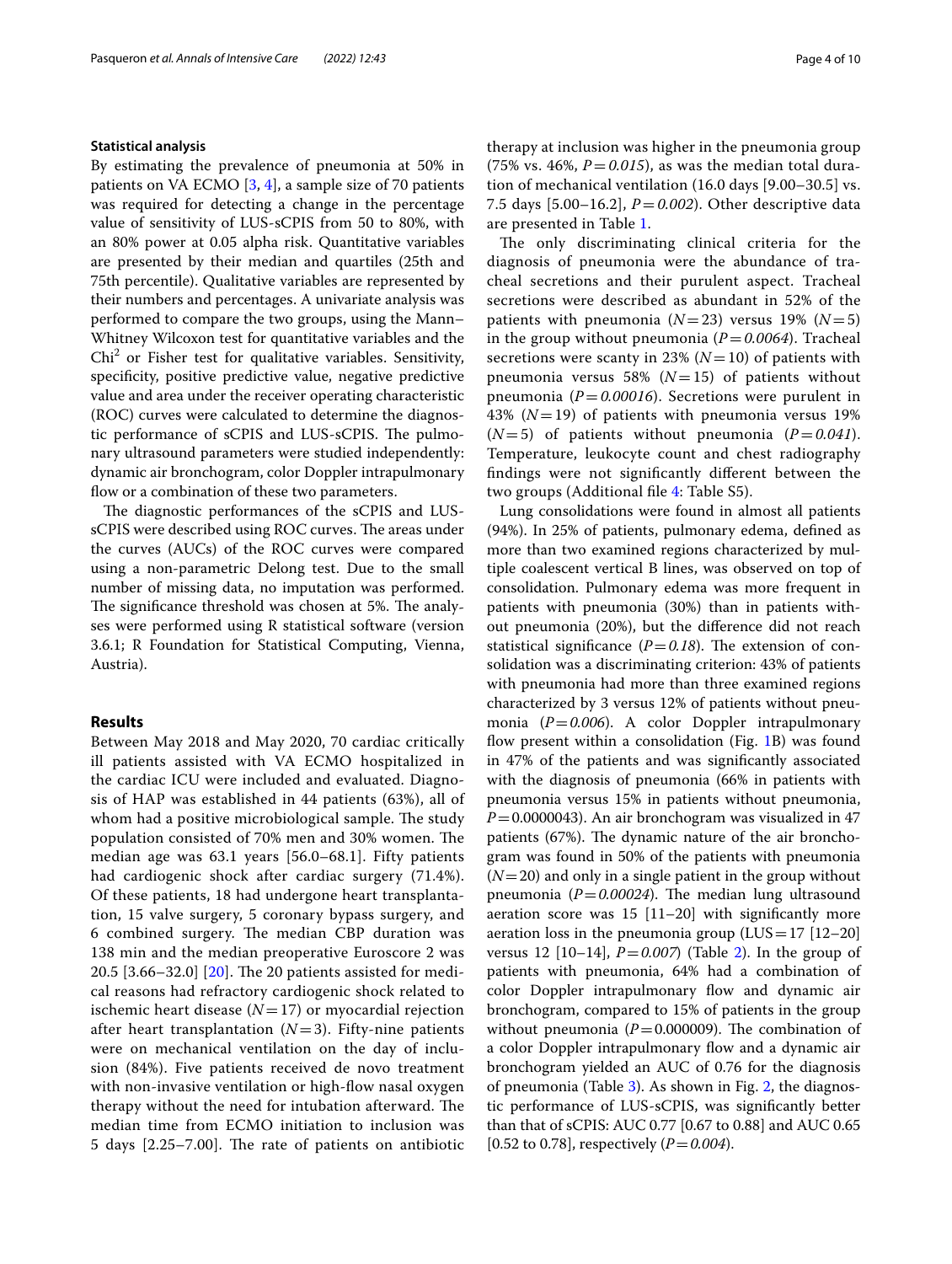| <b>Patient characteristics</b>         | Pneumonia                | P                      |              |
|----------------------------------------|--------------------------|------------------------|--------------|
|                                        | No $(n=26)$              | Yes $(n = 44)$         |              |
| Age (y)                                | $63.5$ [57.5 - 67.3]     | $62.6$ [53.8 - 68.5]   | 0.45         |
| Male (%)                               | 18 (69)                  | 31(70)                 | 0.91         |
| Comorbidities                          |                          |                        |              |
| BMI                                    | $27.5$ [25.0 - 30.8]     | $26.0$ [23.8 - 29.5]   | 0.45         |
| Euroscore 2                            | $15.5$ [5.99 - 25.0]     | $21.1$ [2.56 - 32.5]   | 0.86         |
| SOFA                                   | $12.0$ [11.0 - 16.0]     | $11.5$ $[10.0 - 14.0]$ | 0.2          |
| Diabetes mellitus (%)                  | 9(35)                    | 9(20)                  | 0.19         |
| COPD (%)                               | 4(15)                    | 4(9)                   | 0.46         |
| Reason for admission                   |                          |                        |              |
| Heart surgery                          | 17(65)                   | 33(75)                 | 0.46         |
| Heart transplantation                  | 7(27)                    | 11(25)                 | 0.86         |
| CBP length (min)                       | $120$ [99 - 142]         | $152$ [100 - 207]      | 0.099        |
| ICU stay before inclusion (d)          | $3.50$ [ $2.00 - 5.75$ ] | $5.00$ [3.00 - 7.25]   | 0.073        |
| Days of ECMO before inclusion          | $3.50$ [2.00 - 6.00]     | $5.00$ [3.00 - 7.25]   | 0.073        |
| ECMO output (L/min)                    | $4.0$ [3.52 - 4.52]      | $4.0$ [3.0 - 4.5]      | 0.4          |
| FmO <sub>2</sub>                       | $0.7$ [0.6 - 0.8]        | $0.7$ [0.5 - 0.8]      | 0.45         |
| Mechanical ventilation (%)             | 22 (85)                  | 37 (84)                | $\mathbf{1}$ |
| FiO <sub>2</sub>                       | $0.6$ $[0.4 - 0.9]$      | $0.6$ [0.5 - 0.7]      | 0.69         |
| Vasopressor support (%)                | 22 (85)                  | 28(64)                 | 0.06         |
| Inotropic support (%)                  | 15(58)                   | 24(55)                 | 0.8          |
| Dobutamine (µg/kg/min)                 | $3.85 [0 - 5.0]$         | $2.75$ [0 - 5.0]       | 0.56         |
| Antibiotics at inclusion (%)           | 12(46)                   | 33 (75)                | 0.015        |
| Leucocyte count (10 <sup>9</sup> /l)   | $13.3$ [8.84 - 17.6]     | $12.2$ [9.36 - 17.0]   | 0.55         |
| Duration of mechanical ventilation (d) | $7.50$ [5.0 - 16.2]      | $16.0$ [9.00 - 30.5]   | 0.02         |
| Days of ECMO (d)                       | 13.0 [7.75-20.2]         | 15.0 [10.0-26.8]       | 0.19         |
| ICU mortality (%)                      | 14(58)                   | 19(43)                 | 0.23         |

<span id="page-4-0"></span>**Table 1** Patient characteristics grouped by the presence or absence of pneumonia

Values are given as the median [IQR] or number (%)

*BMI* body mass index, *COPD* chronic obstructive pulmonary disease, *CPB* cardiopulmonary bypass, *ICU* intensive care unit, *ECMO* extracorporeal membrane oxygenation, *FiO2* fraction of inspired oxygen, *FmO2* fraction of delivered oxygen in the sweep gas on VA ECMO, *SOFA* Sequential Organ Failure Assessment

<span id="page-4-1"></span>**Table 2** Comparison of lung ultrasound patterns between groups with and without pneumonia

| Lung ultrasound patterns                                           | Total $(n=70)$ | Pneumonia       |                  | P         |
|--------------------------------------------------------------------|----------------|-----------------|------------------|-----------|
|                                                                    |                | No ( $n = 26$ ) | Yes ( $n = 44$ ) |           |
| Consolidation (%)                                                  | 66 (94)        | 25 (96)         | 42 (95)          |           |
| Unilateral                                                         | 16(23)         | 10(38)          | 7(16)            | 0.072     |
| Bilateral                                                          | 50(61)         | 15(58)          | 35 (80)          | 0.051     |
| Color Doppler intrapulmonary flow (%)                              | 33(47)         | 4(15)           | 29(66)           | 0.0000043 |
| Air bronchogram (%)                                                |                |                 |                  |           |
| Static                                                             | 26(37)         | 10(38)          | 16(36)           | 0.7       |
| Dynamic                                                            | 21(30)         | 1(4)            | 20(45)           | 0.00024   |
| Color Doppler intrapulmonary flow + dynamic air<br>bronchogram (%) | 32(46)         | 4(15)           | 28 (64)          | 0.000009  |
| Juxta pleural consolidation (%)                                    | 41 (59)        | 12(29)          | 29(71)           | 0.1       |
| Lung ultrasound aeration score                                     | $15[11 - 20]$  | $12$ [10 - 14]  | $17$ [12 - 20]   | 0.007     |

Quantitative variables are expressed as median [interquartile range] and qualitative variables as number and percentage (%)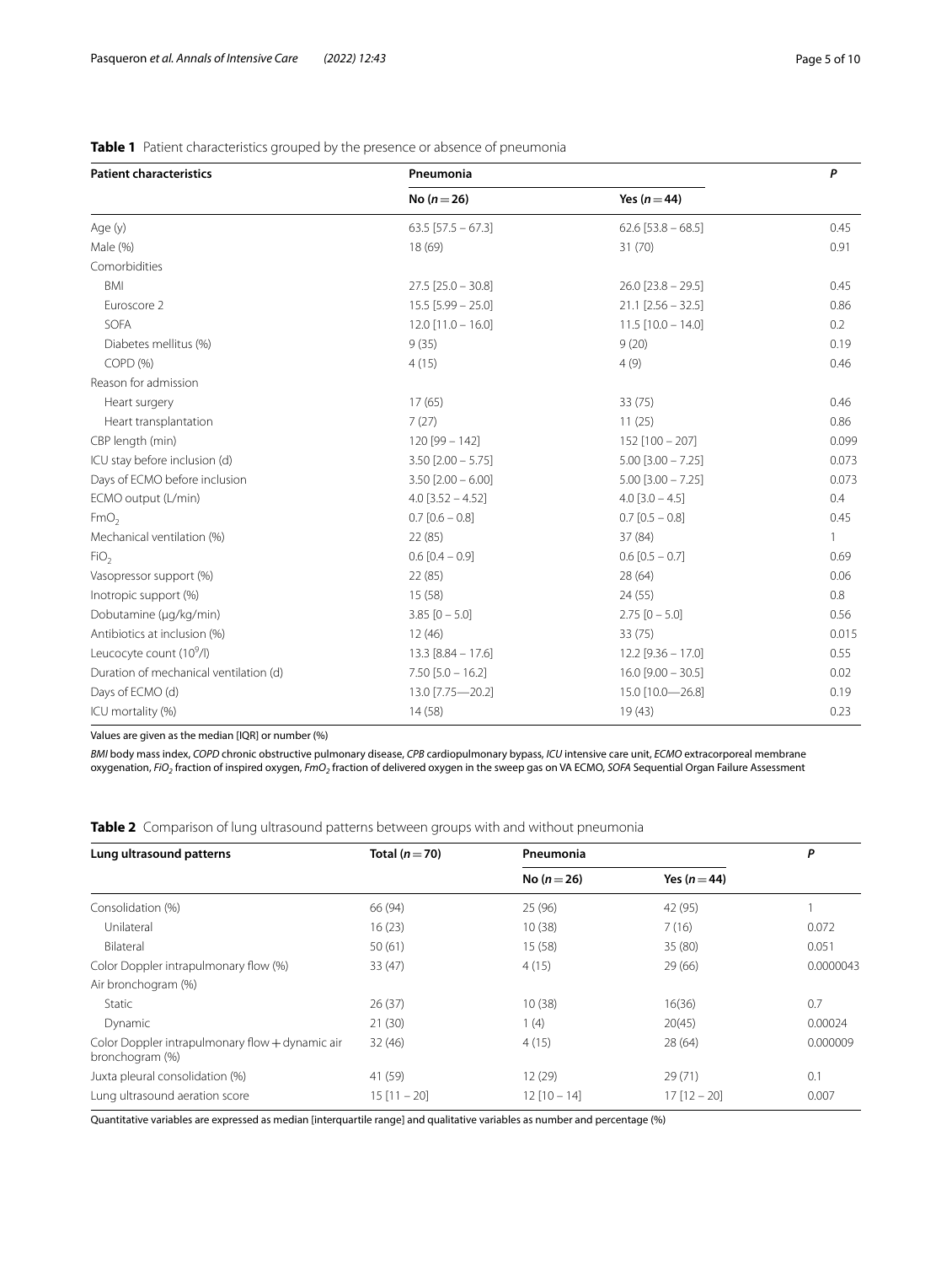|                                   | Se                     | Sp                     | <b>PPV</b>           | <b>NPV</b>             | <b>AUC</b>             |
|-----------------------------------|------------------------|------------------------|----------------------|------------------------|------------------------|
| Color Doppler intrapulmonary flow | $0.66$ [0.51 - 0.78]   | $0.85$ [0.66 - 0.94]   | $0.88$ [0.77 - 0.99] | $0.60$ [0.44 - 0.75]   | $0.75$ [0.65 - 0.85]   |
| Dynamic air bronchogram           | $0.46$ [0.32 - 0.60]   | $0.96$ [0.79 - 1.00]   | $0.95$ [0.86 - 1.00] | $0.51$ $[0.37 - 0.65]$ | $0.71$ $[0.66 - 0.79]$ |
| LUS-sCPIS                         | $0.64$ [0.49 - 0.76]   | $0.77$ $[0.56 - 0.89]$ | $0.82$ [0.61 - 0.90] | $0.56$ [0.39 - 0.72]   | $0.77$ [0.67 - 0.88]   |
| sCPIS                             | $0.59$ $[0.44 - 0.72]$ | $0.65$ [0.46 - 0.80]   | $0.74$ [0.60 - 0.88] | $0.49$ [0.33 - 0.64]   | $0.65$ [0.52 - 0.78]   |

## <span id="page-5-0"></span>**Table 3** Diagnostic accuracy of lung ultrasound signs

LUS-sCPIS and sCPIS in the detection of VAP

*Se* sensivity, *Sp*specifcity, *PPV* positive predictive value, *NPV* negative predictive value, *AUC* area under the curve, *sCPIS* simplifed Clinical Pulmonary Infection Score, *LUS-sCPIS* Lung ultrasound-simplifed Clinical Pulmonary Infection Score, where the "chest radiography" criterion is replaced by the presence or not of a color Doppler intrapulmonary fow within a consolidation, visualized using color Doppler



## <span id="page-5-1"></span>**Discussion**

This study, performed in cardiac critically ill patients on VA ECMO, yielded several fndings. Regarding the sonographic features of HAP in this population, we found that: (1) consolidation of lower lobes was present in 94% of patients with acute respiratory failure, (2) difuse pulmonary edema was present on top of consolidation in 30% of patients with pneumonia and in 15% of patients without pneumonia, (3) the presence of a color Doppler intrapulmonary flow or dynamic air bronchogram within consolidations was signifcantly associated with the diagnosis of pneumonia. Regarding the usefulness of LUS in the early detection of HAP, we highlighted that: (1) bedside chest radiography had poor performance to assess for the presence of pneumonia in patient with VA ECMO, (2) the presence of a color Doppler intrapulmonary flow or dynamic air bronchogram within consolidations was signifcantly associated with the presence of pneumonia, and (3) the diagnostic performance of the Lung Ultrasound Score sCPIS, in which color Doppler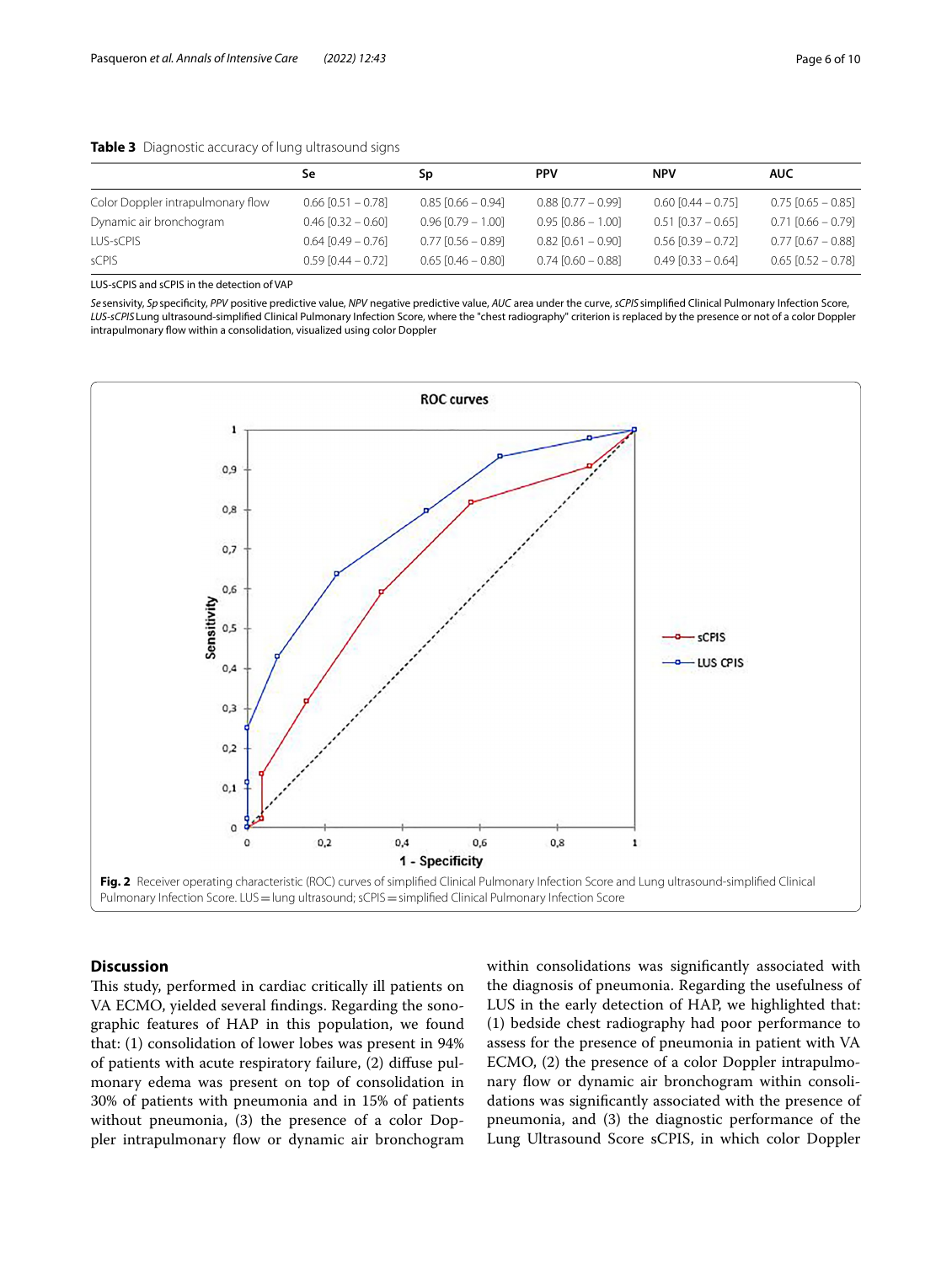replaces bedside chest radiography, was higher than the conventional sCPIS. This last point suggests that LUS could outperformed chest radiography. Our results confrm the usefulness of LUS examination and LUS-SCPIS for accurate detection of pneumonia in VA ECMO patients and enrich previous literature about diagnostic accuracy of LUS-sCPIS [\[12](#page-8-11), [21](#page-9-6)].

## **Components of sCPIS and LUS‑sCPIS: diagnostic value in patients on VA ECMO**

HAP diagnosis is known to be difficult in VA ECMO patients [\[22](#page-9-7)]. We hypothesized that the criteria usually used to diagnose pneumonia may not be discriminating in VA ECMO patients. Indeed, the ECMO itself, or the circumstances in which it was initiated (post cardiotomy, cardiogenic shock, cardiac arrest) may be associated with a systemic infammatory response, and the interpretation of chest radiography is complicated by the frequent presence of cardiogenic pulmonary edema. As expected, criteria such as body temperature and leucocyte count were comparable in both groups. The level of vasopressor support was not discriminating. In clinical practice we did not use any infammatory marker such as procalcitonin for several reasons. Firstly, procalcitonin cannot reliably diferentiate sepsis from other non-infectious causes of systemic infammatory response syndrome in critically ill adult patients [\[23](#page-9-8)]. Secondly, the international guidelines for the management of sepsis recommends against the use of procalcitonin in sepsis/septic shock to initiate antibiotic therapy  $[24]$  $[24]$ . Thirdly, after heart transplantation, procalcitonin has shown to be increased in the early postoperative course, with a peak on the 3rd day, for all patients with or without infectious complications [\[25](#page-9-10)]. For these reasons, we do not routinely use procalcitonin to establish the diagnosis of infection. In any event, the difficulty of establishing the diagnosis using the conventional approach resulted in a high rate of inappropriate empirical antibiotic therapy in the non-pneumonia group (46%). Taking into consideration the specifcities of patients on VA ECMO is a prerequisite to improve diagnostic performance at the bedside, our team previously showed that the LUS-sCPIS is much more efective than the sCPIS for the early diagnosis of postoperative pneumonia in cardiac patients among whom 22% were under VA ECMO  $[12]$  $[12]$ . The presence of a color Doppler intrapulmonary flow within the atelectatic areas (consolidations) is likely characteristic of an infammatory process, a mechanism that likely explains why the LUSsCPIS was more discriminating for pneumonia diagnosis. Color Doppler intrapulmonary flow has been reported in community-acquired pneumonia [[15](#page-9-0), [22\]](#page-9-7), ventilatorassociated pneumonia [[17\]](#page-9-2), postoperative pneumonia [[14\]](#page-8-14), obstructive pneumonia caused by endobronchial tumor [[15,](#page-9-0) [26](#page-9-11)], and acute respiratory distress syndrome [[16,](#page-9-1) [27](#page-9-12)].

Few studies have specifcally addressed pneumonia in VA ECMO patients  $[4]$  $[4]$  and our work is the first to investigate the LUS diagnostic performance. Lung ultrasound is easy to learn [[28\]](#page-9-13), provides an immediate and accurate assessment of the patient's respiratory status in acute respiratory failure, and can guide a rapid clinical decision. Incorporating the color Doppler intrapulmonary flow into the LUS-sCPIS yielded an AUC of 0.77, compared with 0.65 for the conventional sCPIS [\[19](#page-9-4)]. Confirming a previous statement  $[11]$  $[11]$ , the dynamic air bronchogram was signifcantly associated with the diagnosis of pneumonia with a positive predictive value of 95% and a specificity of 96%. The presence of juxta pleural condensation was not discriminating, contrasting with previous studies performed in patients with ventilator-associated pneumonia [\[11](#page-8-10), [29](#page-9-14)]. In comparison, only the abundant and purulent character of the tracheal secretions was discriminating, against none of the radiological criteria.

The poor performance of the chest radiography is easily explained by the high incidence of bilateral posterobasal consolidations (94% in our study) in mechanically ventilated patients [[30\]](#page-9-15). As previously reported, bilateral radiological infltrate and coalescent B lines due to hydrostatic pulmonary edema were present in 30% of our patients on ECMO VA [\[31](#page-9-16)], complicating the chest radiography interpretation. These results support the concept that combining ultrasound and clinical criteria could be more discriminating than combining radiological and clinical criteria for the diagnosis of pneumonia in patients on VA ECMO.

#### **Limits**

The first limitation of our study is its monocentric nature, with limited included patients albeit the sample size required was achieved. A 26% of VA ECMO patients were heart transplanted. This recruitment bias, linked to the specifc characteristics of our center (number one heart transplant center in France), may explain the high rate of pneumonia among included patients (63%) because cardiac transplantation and the postoperative context of cardiac surgery are well-known risk factors for HAP [\[32](#page-9-17)]. In addition, the exact prevalence of pneumonia in our cohort of VA ECMO patients is difficult to estimate because not all consecutive patients admitted to our department were included. Only patients with acute respiratory failure have been studied, yet pneumonia is the most frequent cause of acute respiratory failure under VA ECMO. The strategy to prevent the occurrence of HAP in VA ECMO, which involves a bundle of care is described in Supplemental Data (Additional file  $4$ : Table S1). The second limitation is the lack of a gold standard for the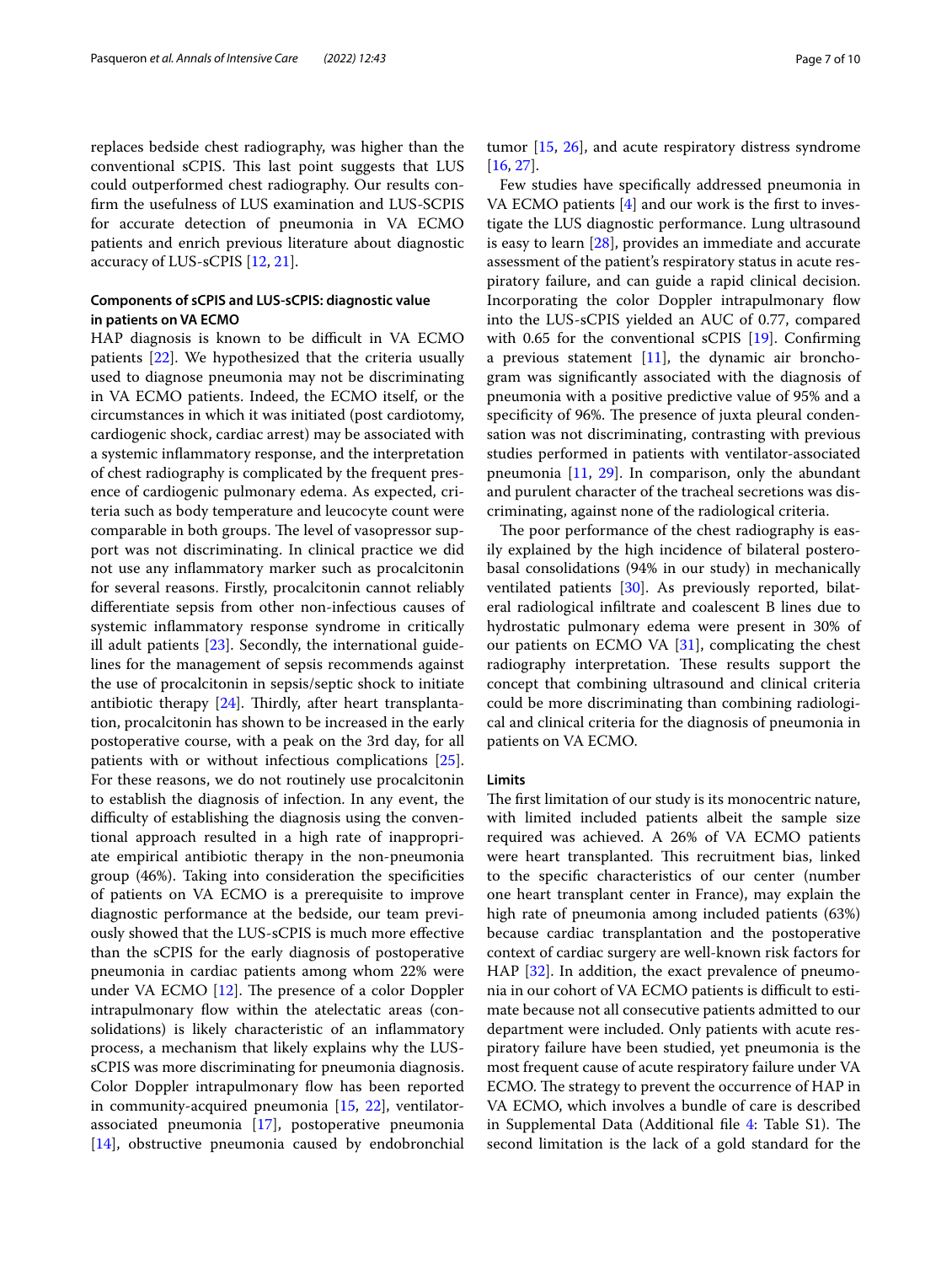diagnosis of HAP, resulting in heterogeneous diagnostic criteria used in most studies that may have led to biases. Despite these elements, the rate of pneumonia found in our study remains comparable to the highest incidences reported in the literature, estimated between 60 and 70%  $[3, 4, 33]$  $[3, 4, 33]$  $[3, 4, 33]$  $[3, 4, 33]$  $[3, 4, 33]$  $[3, 4, 33]$  $[3, 4, 33]$ . The sensitivity of color Doppler intrapulmonary flow to detect pneumonia was only 66%, compared with 92% in the study by Dureau et al.  $[12]$  $[12]$ . The AUC of LUS-sCPIS was also relatively low (0.77). Physiologically, it is expected that a persisting regional flow within a consolidation will be detected in pneumonia. When lung infection occurs, hypoxic pulmonary vasoconstriction is inhibited by the infammatory process. When using Doppler during LUS examination, the existence of a color Doppler intrapulmonary flow, defined as the persisting regional flow within the consolidation, is easy to evidence. In VA ECMO patients, the visualization of a color Doppler intrapulmonary flow could be compromised by the modification of transpulmonary blood flow related to the shunting of the cardiac chambers resulting from ECMO. Other parameters may also modify the color Doppler intrapulmonary flow, such as vasoactive support or mechanical ventilation settings. Finally, our study has the biases inherent in its retrospective nature.

#### **Clinical implication**

Any delay in diagnosis and antibiotic treatment of pneumonia in VA ECMO patients, who are already weakened by their critical condition, worsens the prognosis. Conversely, overexposure to unwarranted antibiotic treatment in uninfected patients favors the emergence of bacterial resistance.

Our study shows that in the presence of acute respiratory failure complicating VA ECMO, the detection of a color Doppler intrapulmonary flow and/or a dynamic air bronchogram within a consolidation should alert the clinician to the possible diagnosis of pneumonia. Indeed, posterior consolidations in the critically ill are almost constant and potentially associated with other causes, such as atelectasis. Distinguishing pneumonia from atelectasis in VA ECMO is challenging at the bedside. The only ultrasound sign specific for pneumonia is the dynamic bronchogram [\[29\]](#page-9-14). However, it is poorly sensitive and if not visualized, no certain conclusion on the cause of consolidation can be drawn. In particular, if the bronchogram is static or absent, both obstructive atelectasis and pneumonia should be considered. In this situation, the combination of the color Doppler intrapulmonary flow and the dynamic air bronchogram provides additional information. In a previous study about lung ultrasound in cardiac surgery, we have already shown that the combination of air bronchogram and color Doppler intrapulmonary flow for the diagnosis of pneumonia was more accurate than the individual evaluation of these parameters  $[12]$  $[12]$  $[12]$ . This result was recently highlighted in a prospective study carried out in ICU  $[21]$ . The authors used a decision tree where the LUS-sCPIS was applied after a preselection of patients was made on the presence or not of dynamic air bronchogram and color Doppler intrapulmonary flow. The LUS-sCPIS had a 68% sensitivity and 81% specificity, and its diagnostic accuracy was improved until 86% sensitivity and an 86% specifcity when used in a decision tree. This emphasizes the added value of a combination of air bronchogram and color Doppler intrapulmonary flow extended lung ultrasonography assessment to diferentiate pneumonia from atelectasis, and help to identify patients who should receive empirical antibiotic therapy after microbiological sampling.

#### **Conclusion**

Our study demonstrates that lung ultrasound is a useful tool as an initial imaging modality for the diagnosis of pneumonia in patients on VA ECMO and is probably more powerful than chest radiography. LUS is rapid and easy to perform at the bedside, in addition to being noninvasive and relatively inexpensive. The presence of a color Doppler intrapulmonary fow visualized using color Doppler is signifcantly associated with the presence of pneumonia in these patients. LUS-sCPIS is also more accurate than sCPIS in diagnosing pneumonia and may be a useful tool for the appropriate management of cardiac critically ill patients on VA ECMO with a suspected pneumonia.

#### **Abbreviations**

AUC: Area under the curve; BAL: Bronchoalveolar lavage; BMI: Body mass index: CPIS: Clinical Pulmonary Infection Score: FiO<sub>2</sub>: Fraction of inspired oxygen; FmO<sub>2</sub>: Fraction of delivered oxygen in the sweep gas on VA ECMO; HAP: Hospital-acquired pneumonia; LUS: Lung ultrasound; LVAD: Left ventricular assist device; PCT: Procalcitonin; PTP: Plugged telescopic catheter; Se: Sensitivity; sCPIS: Simplifed Clinical Pulmonary Infection Score; SIRS: Systemic inflammatory response syndrome; SOFA: Sepsis-related Organ Failure Assessment; Sp: Specifcity; LUS-sCPIS: Lung ultrasound-simplifed Clinical Pulmonary Infection Score, where the "chest radiography" criterion is replaced by the presence or not of a color Doppler intrapulmonary flow within a consolidation, visualized using color Doppler; NPV: Negative predictive value; PPV: Positive predictive value; VA ECMO: Venoarterial extracorporeal membrane oxygenation.

## **Supplementary Information**

The online version contains supplementary material available at [https://doi.](https://doi.org/10.1186/s13613-022-01013-9) [org/10.1186/s13613-022-01013-9](https://doi.org/10.1186/s13613-022-01013-9).

<span id="page-7-1"></span><span id="page-7-0"></span>**Additional fle 1.** Movie fle of Color Doppler lung ultrasound in the consolidated left lower lobe in a 54 years old patient without pneumonia on veno-arterial extracorporeal membrane oxygenation. Color signals are difuse and changing resulting from interferences caused by respiratory movements and heart beats. No intrapulmonary shunt is seen.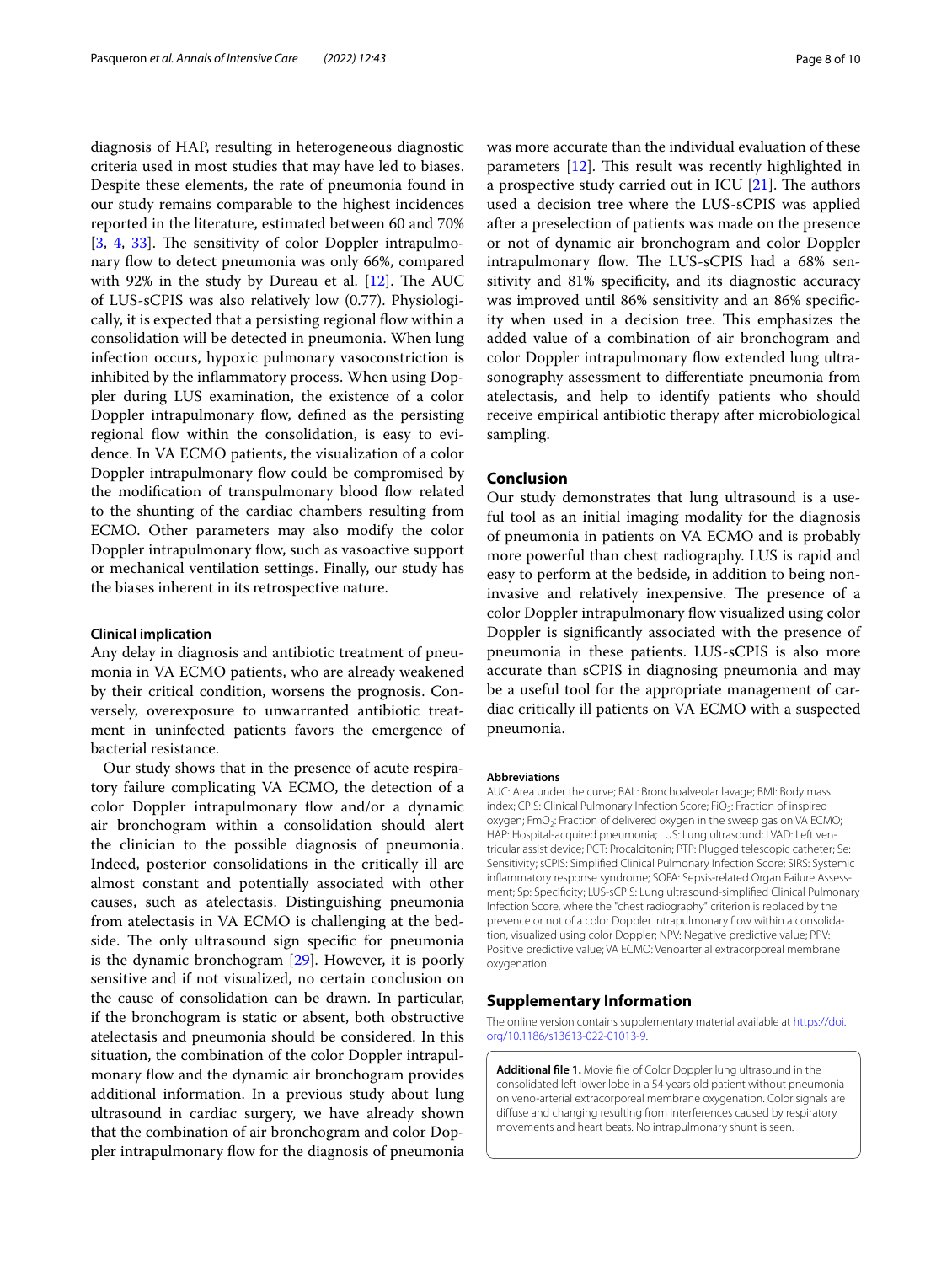**Additional fle 2.** Movie fle of Intrapulmonary shunt detected in the consolidated right lower lobe of a 43 years old patient with pneumonia on veno-arterial extracorporeal membrane oxygenation. The blood flow in a vessel is seen as a color signal persisting in the same location during the respiratory cycle with a tubular, curvilinear, or branching distribution on real-time images. When blood fow signals are detected, pulse-wave Doppler can identify their spectral waveform [[19\]](#page-9-4).

<span id="page-8-12"></span>**Additional fle 3.** Dynamic air bronchogram in a 79 years old patient with pneumonia on veno-arterial extracorporeal membrane oxygenation.

**Additional fle 4: Table S1.** Bundle of care to prevent pneumonia in VA ECMO patients. **Table S2.** Lung ultrasound realization: each of the following ultrasound signs was looked for according to this standardized sequence. **Table S3.** sCPIS score as described by Luna et al [17]. **Table S4.** LUS-sCPIS score as described by Dureau et al [10]. The criterion based on the interpretation of the chest radiograph is the original sCPIS score is replaced by the presence or absence of a shunt on color Doppler. **Table S5.** comparison of the two groups, with and without pneumonia, according to the individualized criteria of the sCPIS score. Categorical variables are expressed as headcount (%).

#### **Acknowledgements**

The authors acknowledge Lucile Boccara, MD, for English reviewing.

#### **Author contributions**

JP contributed substantially to the acquisition of data, to the statistical analysis and interpretation of the data, and drafted the article. PD contributed substantially to the conception and design of the study, the acquisition of data, the analysis and interpretation of the data, and provided critical revision of the article. JP and PD contributed equally to this work and should be considered as co-frst authors. JJR contributed to the analysis and interpretation of the data, contributed to the illustration of the article, and provided critical revision for important intellectual concept. AB contributed substantially to the conception and design of the study, the analysis and interpretation of the data, and provided critical revision of the article. GA, VL, and BD participated in the acquisition of data and interpretation of the data. GH and GL provided critical revision of the article. GH reviewed and approved the statistical analysis. All the authors read and approved the fnal manuscript.

#### **Funding**

None.

#### **Availability of data and materials**

The datasets used and/or analyzed during the current study are available from the corresponding author on reasonable request.

#### **Declarations**

#### **Ethics approval and consent to participate**

CERAR (Ethics Committee of the Société Française d'Anesthésie et de Réanimation, IRB 00010254-2019-174) approved the study.

#### **Consent for publication**

Not applicable.

#### **Competing interests**

The authors declare that they have no competing interests.

#### **Author details**

<sup>1</sup> Sorbonne Université, GRC 29, AP-HP, DMU DREAM, Department of Anesthesiology and Critical Care, Institute of Cardiology, Pitié-Salpêtrière Hospital, 47‑83 boulevard de l'Hôpital, 75651 Paris Cedex 13, France. <sup>2</sup>Sorbonne Université, Department of Cardiac Surgery, Institute of Cardiology, Pitié-Salpêtrière Hospital, Paris, France. <sup>3</sup>Sorbonne Université, GRC 29, AP-HP, DMU DREAM, Department of Anesthesiology and Critical Care, Multidisciplinary Intensive Care Unit, Pitié-Salpêtrière Hospital, Paris, France.

Received: 13 January 2022 Accepted: 21 April 2022

#### **References**

- <span id="page-8-15"></span><span id="page-8-0"></span>1. Karagiannidis C, Brodie D, Strassmann S, Stoelben E, Philipp A, Bein T, et al. Extracorporeal membrane oxygenation: evolving epidemiology and mortality. Intensive Care Med. 2016;42:889–96. [https://doi.org/10.1007/](https://doi.org/10.1007/s00134-016-4273-z) [s00134-016-4273-z](https://doi.org/10.1007/s00134-016-4273-z).
- <span id="page-8-1"></span>2. Alba AC, Foroutan F, Buchan TA, Alvarez J, Kinsella A, Clark K, et al. Mortality in patients with cardiogenic shock supported with VA ECMO: a systematic review and meta-analysis evaluating the impact of etiology on 29,289 patients. J Heart Lung Transplant. 2021;40:260–8. [https://doi.](https://doi.org/10.1016/j.healun.2021.01.009) [org/10.1016/j.healun.2021.01.009](https://doi.org/10.1016/j.healun.2021.01.009).
- <span id="page-8-2"></span>3. Schmidt M, Brechot N, Hariri S, Guiguet M, Luyt CE, Makri R, et al. Nosocomial infections in adult cardiogenic shock patients supported by venoarterial extracorporeal membrane oxygenation. Clin Infect Dis. 2012;55:1633–41. <https://doi.org/10.1093/cid/cis783>.
- <span id="page-8-3"></span>4. Bouglé A, Bombled C, Margetis D, Lebreton G, Vidal C, Coroir M, et al. Ventilator-associated pneumonia in patients assisted by veno-arterial extracorporeal membrane oxygenation support: epidemiology and risk factors of treatment failure. PLoS ONE. 2018;13: e0194976. [https://](https://doi.org/10.1371/journal.pone.0194976) [doi.org/10.1371/journal.pone.0194976.](https://doi.org/10.1371/journal.pone.0194976)
- <span id="page-8-4"></span>5. MacLaren G, Schlapbach LJ, Aiken AM. Nosocomial infections during extracorporeal membrane oxygenation in neonatal, pediatric, and adult patients: a comprehensive narrative review. Pediatr Crit Care Med. 2020;21:283–90. [https://doi.org/10.1097/PCC.0000000000002190.](https://doi.org/10.1097/PCC.0000000000002190)
- <span id="page-8-5"></span>6. Xirouchaki N, Magkanas E, Vaporidi K, Kondili E, Plataki M, Patrianakos A, et al. Lung ultrasound in critically ill patients: comparison with bedside chest radiography. Intensive Care Med. 2011;37:1488–93. [https://](https://doi.org/10.1007/s00134-011-2317-y) [doi.org/10.1007/s00134-011-2317-y](https://doi.org/10.1007/s00134-011-2317-y).
- <span id="page-8-6"></span>7. Lichtenstein D, Goldstein I, Mourgeon E, Cluzel P, Grenier P, Rouby J-J. Comparative diagnostic performances of auscultation, chest radiography, and lung ultrasonography in acute respiratory distress syndrome. Anesthesiology. 2004;100:9–15. [https://doi.org/10.1097/00000542-](https://doi.org/10.1097/00000542-200401000-00006) [200401000-00006.](https://doi.org/10.1097/00000542-200401000-00006)
- <span id="page-8-7"></span>8. Reissig A, Copetti R. Lung ultrasound in community-acquired pneumonia and in interstitial lung diseases. Respir Int Rev Thorac Dis. 2014;87:179–89. <https://doi.org/10.1159/000357449>.
- <span id="page-8-8"></span>9. Orso D, Guglielmo N, Copetti R. Lung ultrasound in diagnosing pneumonia in the emergency department: a systematic review and meta-analysis. Eur J Emerg Med. 2018;25:312–21. [https://doi.org/10.](https://doi.org/10.1097/MEJ.0000000000000517) [1097/MEJ.0000000000000517](https://doi.org/10.1097/MEJ.0000000000000517).
- <span id="page-8-9"></span>10. Mongodi S, Bouhemad B, Mojoli F. Specifc ultrasound signs may improve bedside early diagnosis of ventilator-associated pneumonia. Respir Care. 2019;64:1175–6.<https://doi.org/10.4187/respcare.07137>.
- <span id="page-8-10"></span>11. Bouhemad B, Dransart-Rayé O, Mojoli F, Mongodi S. Lung ultrasound for diagnosis and monitoring of ventilator-associated pneumonia. Ann Transl Med. 2018;6:418.<https://doi.org/10.21037/atm.2018.10.46>.
- <span id="page-8-11"></span>12. Dureau P, Bouglé A, Melac AT, Ait Hamou N, Arbelot C, Ben Hassen K, et al. Colour Doppler ultrasound after major cardiac surgery improves diagnostic accuracy of the pulmonary infection score in acute respiratory failure: a prospective observational study. Eur J Anaesthesiol. 2019;36:676–82. [https://doi.org/10.1097/EJA.0000000000001022.](https://doi.org/10.1097/EJA.0000000000001022)
- <span id="page-8-13"></span>13. Kalil AC, Metersky ML, Klompas M, Muscedere J, Sweeney DA, Palmer LB, et al. Management of adults with hospital-acquired and ventilatorassociated pneumonia: 2016 clinical practice guidelines by the Infectious Diseases Society of America and the American Thoracic Society. Clin Infect Dis. 2016;63:e61-111. <https://doi.org/10.1093/cid/ciw353>.
- <span id="page-8-14"></span>14. Torres A, Niederman MS, Chastre J, Ewig S, Fernandez-Vandellos P, Hanberger H, et al. International ERS/ESICM/ESCMID/ALAT guidelines for the management of hospital-acquired pneumonia and ventilatorassociated pneumonia: Guidelines for the management of hospitalacquired pneumonia (HAP)/ventilator-associated pneumonia (VAP) of the European Respiratory Society (ERS), European Society of Intensive Care Medicine (ESICM), European Society of Clinical Microbiology and Infectious Diseases (ESCMID) and Asociación Latinoamericana del Tórax (ALAT). Eur Respir J. 2017. [https://doi.org/10.1183/13993003.](https://doi.org/10.1183/13993003.00582-2017) [00582-2017.](https://doi.org/10.1183/13993003.00582-2017)